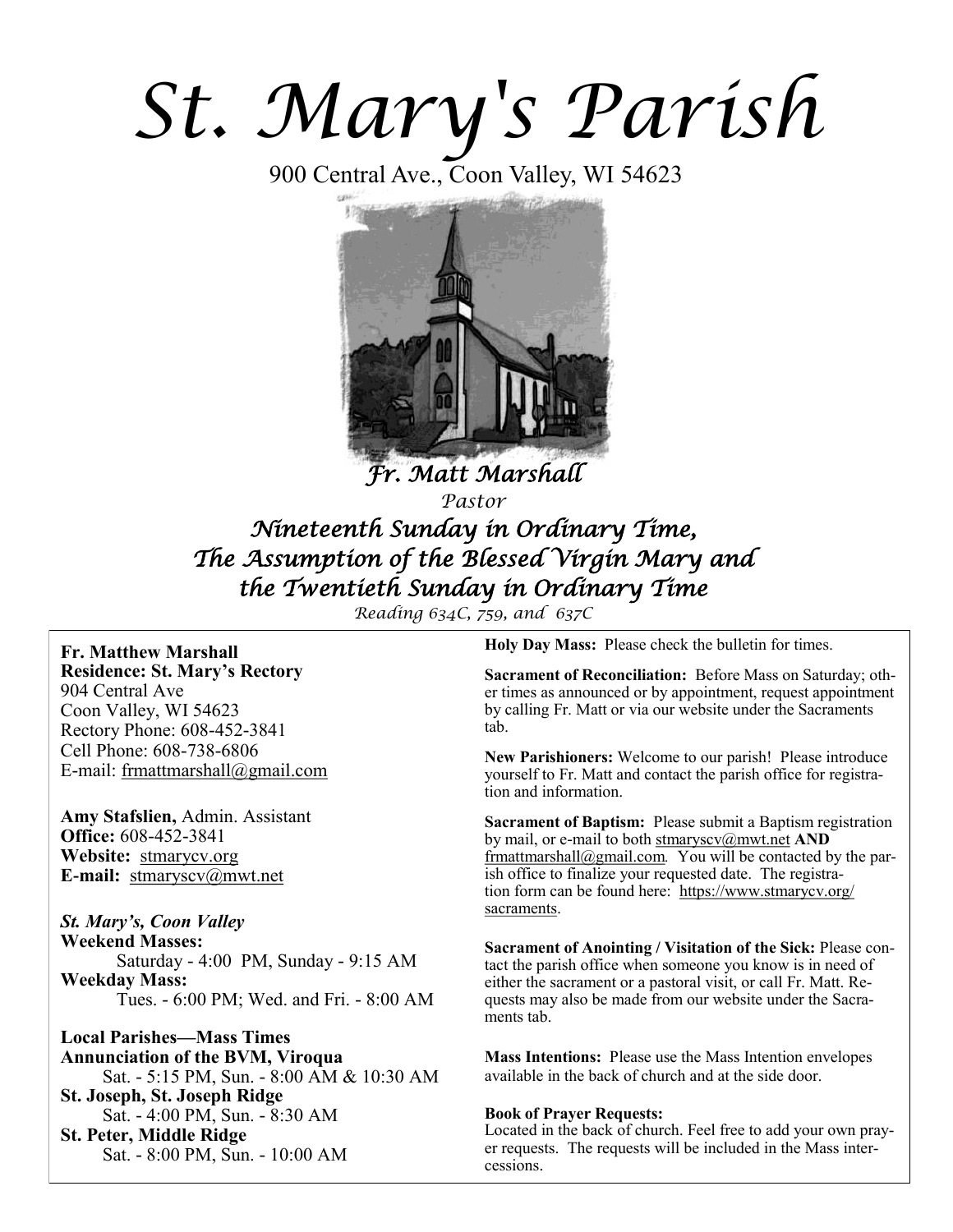#### **SUNDAY, AUGUST 11, 2019 NINETEENTH SUNDAY IN ORDINARY TIME**

- 1) Wisdom 18:6-9
- 2) Hebrews 11:1-2, 8-19 or 11: 1-2, 8-12
- 3) Luke 12:32-48 or 12:35-40

#### FOCUS: Find us ready, Lord!

Faithfully living the life of a disciple requires great trust in a God who can seem distant or even absent, depending on the circumstances of our lives. Sometimes we create the distance by giving priority to the distractions of the world, and sometimes tragic events beyond our control can cause us to doubt God's presence. Maintaining steadfast faith requires dedicated care and attention to our relationship with God. Jesus' example and the power of the Holy Spirit provide us the strength and guidance we need to remain ready to meet him when he comes again.

#### LITURGY OF THE WORD

The reading from the Book of Wisdom recounts the faith of the forefathers on the night of Passover. The Letter to the Hebrews reminds us of Abraham's unwavering faith in things unseen. In the Gospel, Jesus uses a parable to teach the importance of right priorities –

#### **SUNDAY, AUGUST 18, 2019 TWENTIETH SUNDAY IN ORDINARY TIME**

- 1) Jeremiah 38:4-6, 8-10
- 2) Hebrews 12:1-4
- 3) Luke 12:49-53

#### FOCUS: God's love is like a raging fire!

In today's Gospel, Jesus outlines many of the ways in which his coming into the world will cause division, and not peace. He comes to *set the earth on fire* – not to destroy it, but to emblaze it with the fullness of God's love for us. The divisiveness arises not from Jesus himself, but from peoples' response to him: choosing either to build up that fire, or to tamp it down. Let us be those who feed the fire of the kingdom, not extinguish it.

#### LITURGY OF THE WORD

Jeremiah is imprisoned under the authority of King Zedekiah because the people are upset by his words. But a court official convinces the king to release him. The writer of Hebrews challenges the community to *rid [themselves] of every burden and sin* and to keep their *eyes fixed on Jesus*. In the Gospel, Jesus tells his disciples he has come not to establish peace, but division.

#### **Thursday, August 15, 2019 THE ASSUMPTION OF THE BLESSED VIRGIN MARY**

- 1) Revelation 11:19a; 12:1-6a, 10ab
- 2) 1 Corinthians 15:20-27
- 3) Luke 1:39-56

FOCUS: Let us strive to be, like Mary, faithful servants of our God.

Even though we recognize Mary as the Mother of God, we must also see her as the servant she was. Her *Magnificat* is a primer for us all, recognizing not only God's greatness, but the work he has called us to do – show mercy to others and care for those less fortunate.

#### LITURGY OF THE WORD

In the first reading from Revelation, John writes of a heavenly vision of a woman giving birth to a son, and of hearing a voice call attention to the salvation and power of God. In Paul's first Letter to the Corinthians, he reaffirms not only Christ's resurrection, but also that all who live Christ's word will rise in the end. In the Gospel from Luke, Mary travels to visit Elizabeth who blesses Mary as the Mother of God. Mary responds with praise and glory to God in her *Magnificat*.

#### Mass Intentions

We have the following dates available for the next few months: Aug. 27. Sept 3, 4, 10, 11, 18, & 27**.**  Oct 1, 11, 15, 16, 18, 22, 29 & 30

Please use the *Mass Intention Envelopes* located in the back and by the side door to request a Mass. Thank you.

| Aug. 10        | 4:00 PM                   | †Art and Evelyn Gajewski                                 |
|----------------|---------------------------|----------------------------------------------------------|
| Aug. 11        | $9:15$ AM                 | †Laura Adams                                             |
| Aug. 13        | 6:00 PM                   | Our Parish Family                                        |
| Aug. 14        | 8:00 AM                   | †Edward Kerska                                           |
| <b>Aug. 15</b> | 8:00 AM<br><b>NO MASS</b> |                                                          |
| <b>Aug. 15</b> | 7:00 PM                   | †Jeannette Bell                                          |
| Aug. 16        | 8:00 AM                   | Our Parish Family                                        |
| Aug. 17        | $4:00 \text{ PM}$         | †Deceased members of the<br>Roskos and Roningen Families |
| Aug. 18        | 9:15 AM                   | †Bernard & Cecelia Humfeld                               |
| Aug. 20        | 6:00 PM                   | Our Parish Family                                        |
| Aug. 21        | 8:00 AM                   | Our Parish Family                                        |
| Aug. 23        | 8:00 AM                   | Our Parish Family                                        |
| Aug. 24        | $4:00$ PM                 | †Edward and Anna Kerska                                  |
| Aug. 25        | $9:15 \text{ AM}$         | †Audrey Bissen                                           |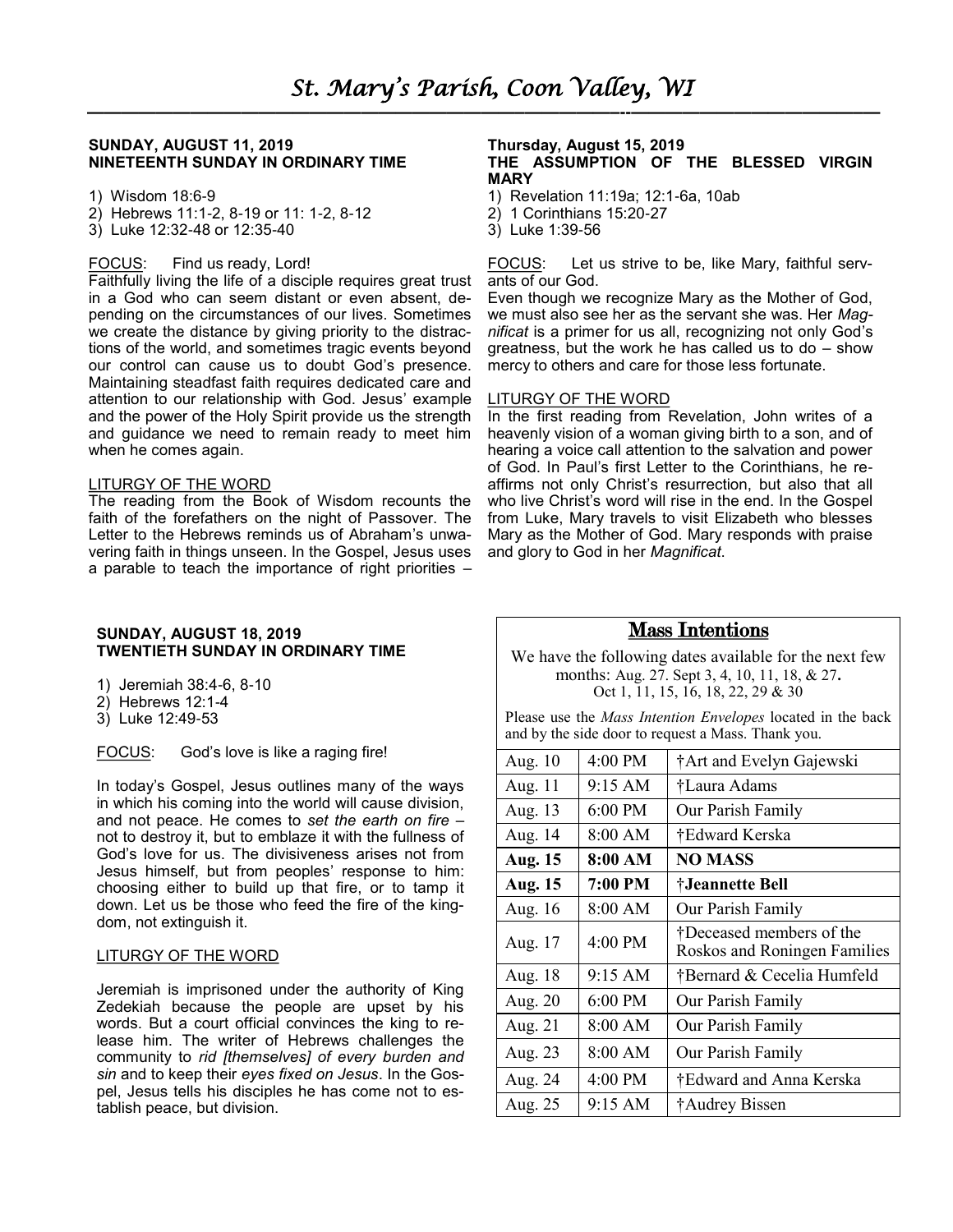| Giving Last Week      |  | Week 31                         | 8/4/2019    |
|-----------------------|--|---------------------------------|-------------|
| Adult                 |  | $$1,230.00$ Needed Weekly       | \$1,400.00  |
| Offertory             |  | \$131.00 Received This Week     | \$1,361.00  |
| <b>Total</b>          |  | \$1,361.00 Running total Needed | \$43,400.00 |
| Cap. Improv.          |  | \$100.00 Running total Received | \$47,875.51 |
| 34 of 115 Sunday env. |  | <b>Difference</b>               | 4,475.51    |

|                                                                                                | <b>Next Week in Service</b>        |                                      |  |  |  |
|------------------------------------------------------------------------------------------------|------------------------------------|--------------------------------------|--|--|--|
| If you are not able to be at the Mass scheduled below,<br>please find a substitute. Thank you. |                                    |                                      |  |  |  |
|                                                                                                | Sat., Aug 17,<br>4:00 PM           | Sun., Aug 18,<br>9:15 AM             |  |  |  |
| Servers:                                                                                       | <b>VOLUNTEERS</b>                  | <b>VOLUNEERS</b>                     |  |  |  |
| Reader (s):                                                                                    | Jeana LeJeune                      | Ryan Goodwin                         |  |  |  |
| Communion<br>Minister (s):                                                                     | Mary Gajewski                      | Jodie Holdorf                        |  |  |  |
| Ushers:                                                                                        | Andy LeJeune and<br>Volunteers     | Dan VonFeldt and<br><b>Volunteer</b> |  |  |  |
| Money<br>Counters:                                                                             | Willy Urbanek and Loree Nickelotti |                                      |  |  |  |
|                                                                                                | Sat., Aug 24,<br>4:00 PM           | Sun., Aug 25,<br>9:15 AM             |  |  |  |
| Servers:                                                                                       | <b>VOLUNTEERS</b>                  | <b>VOLUNEERS</b>                     |  |  |  |
| Reader (s):                                                                                    | Robert Kerska                      | Carol Roesler                        |  |  |  |
| Communion<br>Minister (s):                                                                     | Marge Antoniewicz                  | John Roesler                         |  |  |  |
| Ushers:                                                                                        | <b>Volunteers</b>                  | Mark Boland and<br>Volunteer         |  |  |  |
| Money<br>Counters:                                                                             | Mike Kammel and Mark Boland        |                                      |  |  |  |

| <b>Upcoming Events/Calendar</b> |                        |                                                                                              |  |  |
|---------------------------------|------------------------|----------------------------------------------------------------------------------------------|--|--|
| Aug. 11                         |                        | Anniversary of the installation of<br>Bishop William Callahan, as La<br>Crosse's 10th Bishop |  |  |
| Aug 14                          | All Day                | St. Joseph Ridge Brewer's Bus trip                                                           |  |  |
| Aug $15$                        | 7:00 PM                | The Assumption of the Blessed Vir-<br>gin Mary-Holy Day of Obligation                        |  |  |
| Aug 27                          | 7:00 PM                | Parish Council Meeting                                                                       |  |  |
| Sept. 6                         | A fter<br>Mass         | <b>First Friday Adoration</b>                                                                |  |  |
| Sept. 7                         | A fter<br>4 PM<br>Mass | Religious Education Registration,<br>Parent and Catechist Meeting                            |  |  |
| Sept. 22                        | A fter<br>Mass         | First Religious Education Class for<br>the School Year                                       |  |  |

# Parish Announcements

### **Brewers Game Bus Trip with St. Joseph Parish**

Trip is August 14th. The times for pick up will be the St. Joseph Ridge church parking lot at 7:30 a.m. and departing at 7:45 a.m. and pick up at the West Salem park and ride at approximately 8 a.m. and departing at 8:15 a.m. All are welcome to bring along lawn chairs and a small cooler. Any other questions, please contact Donna at: 608-788-3740.

## **Religious Education Registration Coming Soon**

It's that time again! Watch for registration mailings to arrive at the end of August. Parents and catechists, please mark your calendars. We will have a meeting Saturday, September 7th following the 4 PM Mass. First day of class is Sunday, September 22nd following the 9:15 AM Mass.

### **Going on Summer Vacation**

Summer is travel season, just because you are on the road doesn't mean you need to vacation from the God or the church. Check it out before you go. Listing for the United States can be found at: [www.masstimes.org.](http://www.masstimes.org)

# Diocesan/Local Announcements

### **Care for Caregivers**

In partnership with Shalom World TV, Nourish for Caregivers is excited to announce the release of its new 12-episode faith-based TV series, Be Nourished! [shalomworldtv.org/benourished](https://www.shalomworldtv.org/benourished) Nourish is a Christ-Centered Ministry that supports the practical, emotional and spiritual needs of family caregivers. Often caregivers feel alone and isolated; and, Be Nourished has proven effective at addressing this challenge.

#### **Need help with items to send you kids back to school?**

All who need help are welcome to participate in the Back 2 School Program. Begin by filling out an online application at [www.cclse.org.](http://r20.rs6.net/tn.jsp?f=001vP1yTA1agDHitANuh50h6F4GH43jx5xzlxmwHCSotIevVTZuiG_srM59P56kitcrR0UIPFVZojivHC4ZtBqtvqz2Rp3TpCjzrbf_15gz2oksNlGf4xhjM9oEZDuBHK6m4o9nrGGkDcoJZ1Fu51M_BraGg8rz7sdTq_O-kgsYcRhIanm8HEMcsp61waA7cIdAQpm87c46Pg_LpWiNJY1YMgEbe6O9LrQJ55XF) If you need assistance with filling out the application, please call Catholic Charities at 608-782-0710, M - TH, between 9 am and 4 pm. The front desk volunteers will be available to assist you.

### **Aug 17-18~St. Patrick's Summerfest, Sparta**

**Saturday,** outdoor Arts & Crafts show starts at 8:30AM, Auction, Petting Zoo, Bounce House, Mini Golf, authentic Mexican and American Food. Mass at 4:30 Mariachi Estrella Band from 6-9 PM **Sunday,** Mass at 8:15 AM and 10:30 AM. Activities start at 8:30 AM, Country Store local produce homemade foods and bake sale, Art & Crats Show continues, Raffles, silent Auction, Live Benefit Auction, family games for kids. Famous Baked Chicken Diner from 10:30 AM until gone. For info, call 608-269-2655 for visit: <http://stpatricksparish.weconnect.com>

### **Aug. 19~Good Grief: Healing While Grieving**

A facilitated support group for people experiencing the pain of loss. At Franciscan Healthcare, 700 West Ave. So, Hospital Building, Lang Conference Rm, 1st Floor. Alternating Mondays, from 5:30 to 6:30 PM. Topic **Aug 19** is "Good Grief: Towards Healthy Mourning." For info call 608-785-0940, ext: 22218